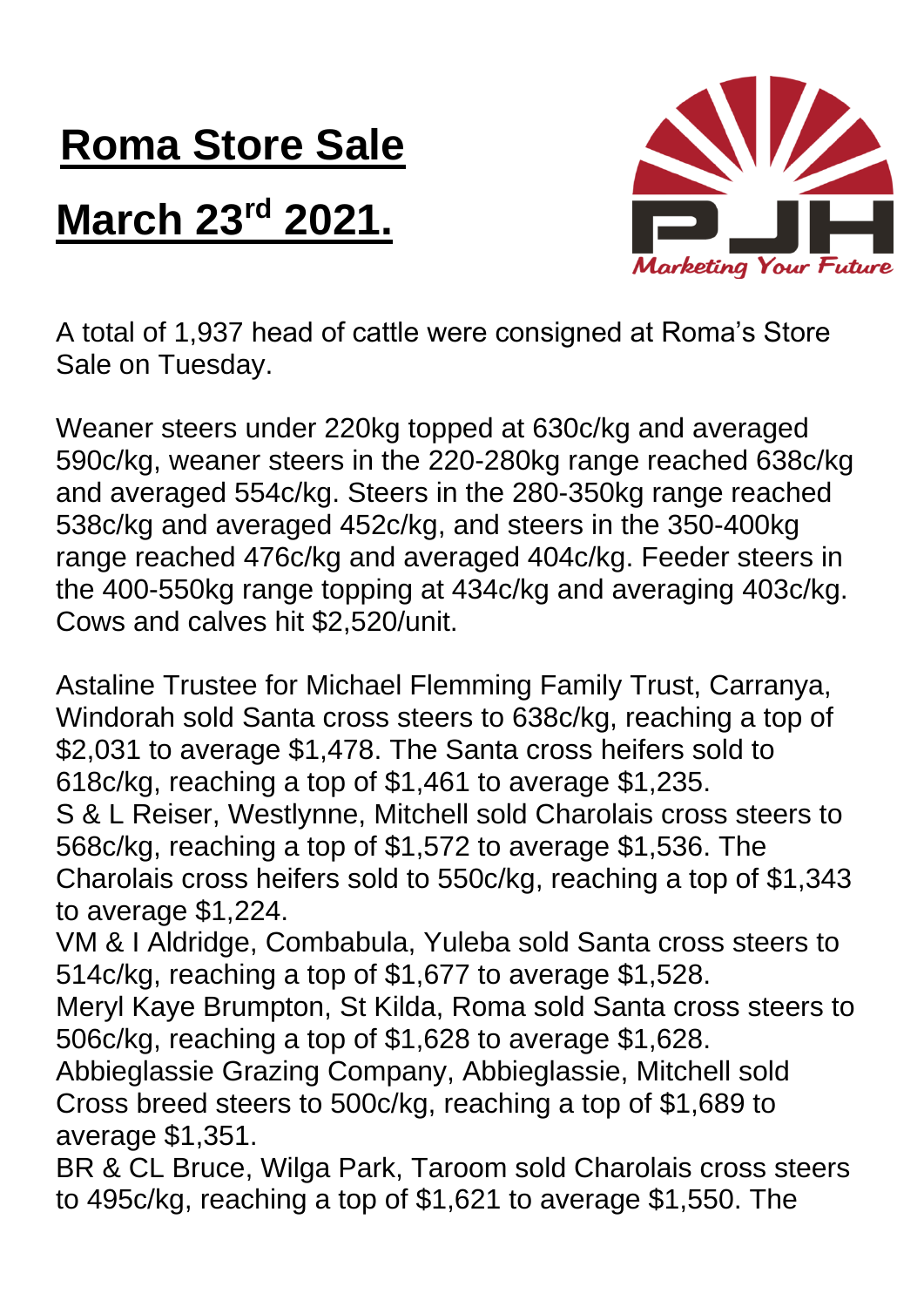Charolais cross heifers sold to 504c/kg, reaching a top of \$1,532 to average \$1,532.

Dalmally Grazing Co, Dalmally, Roma sold Droughtmaster cross steers to 450c/kg, reaching a top of \$1,836 to average \$1,768.

Heifers under 220kg topped at 618c/kg and averaged 535c/kg, while heifers in the 220-280kg range topped at 595c/kg and averaged 509c/kg. Heifers in the 280-350kg range topped at 514c/kg, averaging 444c/kg. Heifers in the 350-450kg range topped at 444c/kg, averaging 407c/kg.

PJ & CR Britton, Brighton Downs, Winton sold Santa cross heifers to 572c/kg, reaching a top of \$1,449 to average \$1,276. WG Britton, Sandila Stn, Boulia sold Hereford cross heifers to 540c/kg, reaching a top of \$1,513 to average \$1,452. Womblebank Cattle Co, Womblebank, Mitchell sold Santa cross heifers to 444c/kg, reaching a top of \$1,838 to average \$1,783.

Cows in the 300-400kg range reached 310c/kg and averaged 263c/kg, while cows in the 400kg-500kg range reached 302c/kg and averaged 285c/kg. Cows over 500kg topped at 310c/kg, averaging 285c/kg.

## *NEXT STORE SALE IS 30th MARCH PJH SELL 2 nd POSITION*